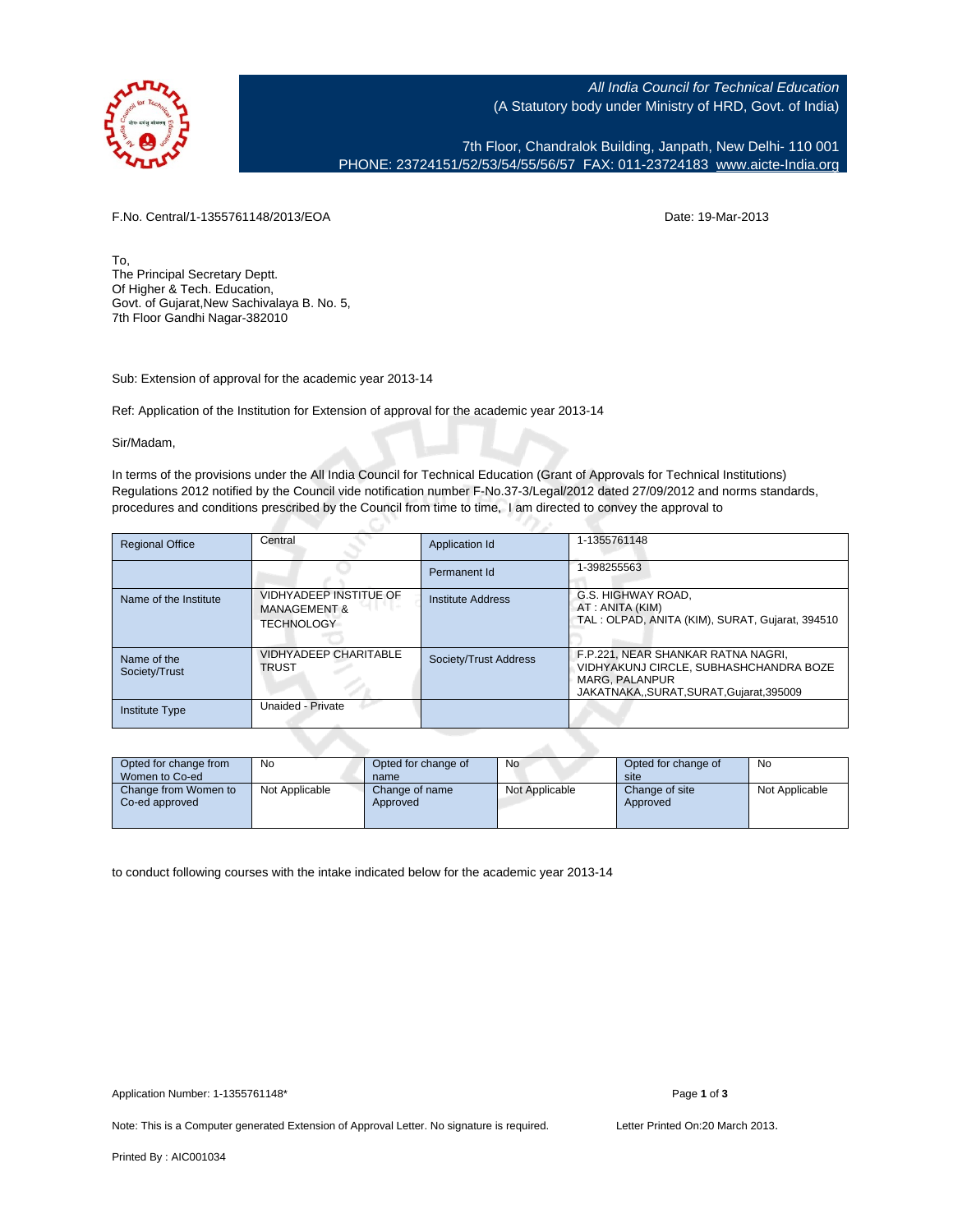All India Council for Technical Education (A Statutory body under Ministry of HRD, Govt. of India)



7th Floor, Chandralok Building, Janpath, New Delhi- 110 001 PHONE: 23724151/52/53/54/55/56/57 FAX: 011-23724183 [www.aicte-India.org](http://www.aicte-India.org)

| Application Id: 1-1355761148                          |           | Course                          |                                                          | <b>Affiliating Body</b>    |                                                          |                |                              |                         | Foreign Collaboration |                 |
|-------------------------------------------------------|-----------|---------------------------------|----------------------------------------------------------|----------------------------|----------------------------------------------------------|----------------|------------------------------|-------------------------|-----------------------|-----------------|
| Program                                               | Shift     | Level                           |                                                          | Full/Part Time             |                                                          | Intake 2012-13 | Intake Approved for<br>13-14 | $\overline{\mathbf{g}}$ | $rac{Q}{P}$           |                 |
| <b>ENGINEERING</b><br><b>AND</b><br><b>TECHNOLOGY</b> | 1st Shift | <b>UNDER</b><br><b>GRADUATE</b> | <b>CIVIL</b><br><b>ENGINEERING</b>                       | <b>FULL</b><br><b>TIME</b> | Gujarat Technological<br>University,<br>Ahmedabad        | 60             | 60                           | No                      | No                    | $\overline{No}$ |
| <b>ENGINEERING</b><br><b>AND</b><br><b>TECHNOLOGY</b> | 1st Shift | <b>UNDER</b><br><b>GRADUATE</b> | <b>COMPUTER</b><br><b>ENGINEERING</b>                    | <b>FULL</b><br><b>TIME</b> | Gujarat Technological<br>University,<br>Ahmedabad        | 60             | 60                           | <b>No</b>               | <b>No</b>             | No              |
| <b>ENGINEERING</b><br><b>AND</b><br><b>TECHNOLOGY</b> | 1st Shift | <b>UNDER</b><br><b>GRADUATE</b> | <b>ELECTRICAL</b><br><b>ENGINEERING</b>                  | <b>FULL</b><br><b>TIME</b> | <b>Gujarat Technological</b><br>University,<br>Ahmedabad | 60             | 120                          | No                      | No                    | No              |
| <b>ENGINEERING</b><br>AND<br><b>TECHNOLOGY</b>        | 1st Shift | <b>UNDER</b><br><b>GRADUATE</b> | <b>ELECTRONICS</b><br>&<br><b>COMMUNICATI</b><br>ON ENGG | <b>FULL</b><br><b>TIME</b> | Gujarat Technological<br>University,<br>Ahmedabad        | 60             | 60                           | <b>No</b>               | <b>No</b>             | No              |
| <b>ENGINEERING</b><br><b>AND</b><br><b>TECHNOLOGY</b> | 1st Shift | <b>UNDER</b><br><b>GRADUATE</b> | <b>MECHANICAL</b><br><b>ENGINEERING</b>                  | <b>FULL</b><br><b>TIME</b> | <b>Gujarat Technological</b><br>University.<br>Ahmedabad | 60             | 120                          | <b>No</b>               | <b>No</b>             | <b>No</b>       |
| <b>ENGINEERING</b><br><b>AND</b><br><b>TECHNOLOGY</b> | 2nd Shift | <b>DIPLOMA</b>                  | <b>ELECTRICAL</b><br><b>ENGINEERING</b>                  | <b>FULL</b><br><b>TIME</b> | Gujarat Technological<br>University,<br>Ahmedabad        | $\mathbf 0$    | 60                           | <b>No</b>               | <b>No</b>             | <b>No</b>       |
| <b>ENGINEERING</b><br><b>AND</b><br><b>TECHNOLOGY</b> | 2nd Shift | <b>DIPLOMA</b>                  | <b>MECHANICAL</b><br><b>ENGINEERING</b>                  | <b>FULL</b><br><b>TIME</b> | Gujarat Technological<br>University,<br>Ahmedabad        | $\mathbf 0$    | 60                           | <b>No</b>               | <b>No</b>             | <b>No</b>       |

• Validity of the course details may be verified at www.aicte-india.org>departments>approvals

The above mentioned approval is subject to the condition that VIDHYADEEP INSTITUE OF MANAGEMENT & TECHNOLOGY shall follow and adhere to the Regulations, guidelines and directions issued by AICTE from time to time and the undertaking / affidavit given by the institution along with the application submitted by the institution on portal.

In case of any differences in content in this Computer generated Extension of Approval Letter, the content/information as approved by the Executive Council / General Council as available on the record of AICTE shall be final and binding.

Note: This is a Computer generated Extension of Approval Letter. No signature is required. Letter Printed On:20 March 2013.